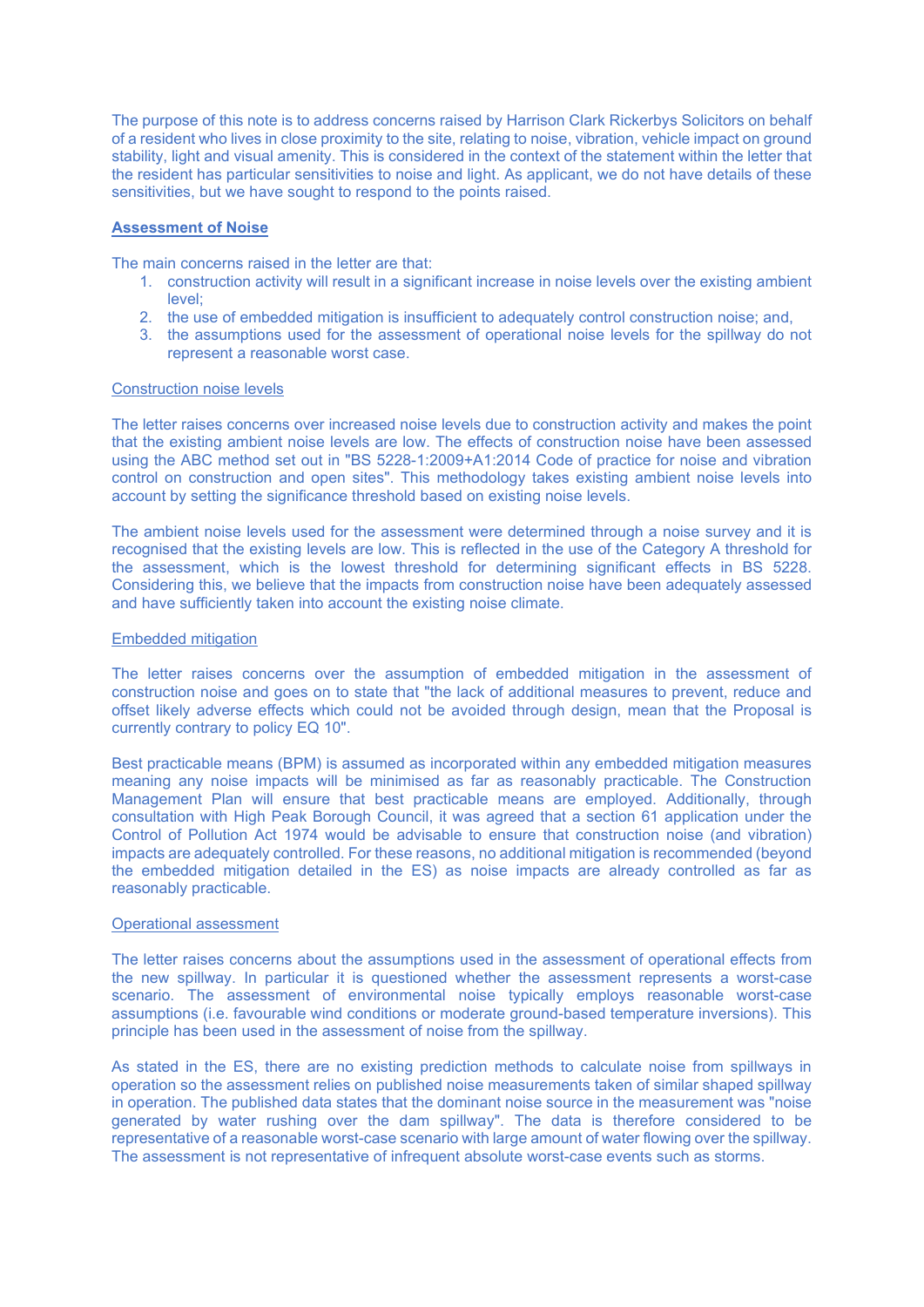The letter states that the closest assessed receptor to the correspondent's dwelling is R5. This receptor is around 200m from the centre of the proposed spillway. At this distance, we predict reasonable worst case spillway noise levels of 36dBA which is 4dB below the 40dBA LOAEL threshold (i.e. the 4dB below the threshold where adverse effects on health and quality of life can be detected) and 14dB below the existing daytime ambient noise level of 50dBA (see the ES for further details).

## **Summary**

Overall, we believe that the assessment presented in the ES adequately addresses the concerns raised in the letter. Namely,

- The use of the Category A threshold for the construction assessment takes the low ambient noise levels into consideration;
- The incorporation of BPM means that any construction noise impacts will be minimised as far as reasonably practicable and therefore additional mitigation does not need to be proposed in the ES; and,
- The operational noise assessment represents a reasonable worst-case scenario of a large amount of water flowing over the spillway.

# **Consideration of whether any further mitigation of impacts could be achieved**

### Noise and vibration impacts

As stated above, best practicable means (BPM) is assumed as incorporated within any embedded mitigation measures, meaning any noise impacts will be minimised as far as reasonably practicable. Any residual noise effects will be managed and mitigated through the implementation of a Construction Environmental Management Plan (CEMP). Noise impacts being controlled as far as reasonably practicable, there is no further mitigation that can be made. Numerous inclusions of BPM are listed; it is worth noting that the topography / level differences within the site makes noise mitigation measures more difficult to practically implement. We agree that communication with residents prior to noisy or high vibration works will be particularly important and would also make reference to our 'Construction Phase Communications Note' submitted as supplementary information.

The letter references consideration of limits being placed on the number of vehicle movements and the times when they are permitted to travel to and from the site to minimise the duration of noise each day. Doing so would inhibit construction and prolong the works programme duration significantly, which we believe would not be the interests of close residents. We have placed reasonable limits on construction working hours (and it is noted that these are typical for noisy working), as well as including the need for prior approval from the Council before Saturday working could be implemented (which is not normally restricted for Saturday mornings).

We note that noise monitoring is referenced in the letter as a potential additional measure. We would be willing to implement noise monitoring (frequency to be agreed) at the site and review this data in conjunction with the Council's EHO, but we do not believe it is realistic to reduce noise further to that done so by implementing BPM, as already proposed.

# Ground Stability and additional vehicle impacts

The letter states concerns that lorries will potentially damage foundations and could cause subsidence. We do not envisage this occurring, and would not allow a vehicular route where this was likely. The route will be upgraded to be suitable for all vehicle traffic.

Nonetheless, we have appointed an independent Building Surveyor for the project, in order to conduct Condition Surveys (where consented to), for purpose of residents being assured that in the unlikely event of damage occurring, it will be identified and rectified. It is our understanding that a survey has taken place at this resident's property.

## Amenity and visual impact

Several points are raised regarding amenity and visual impact:

• Light pollution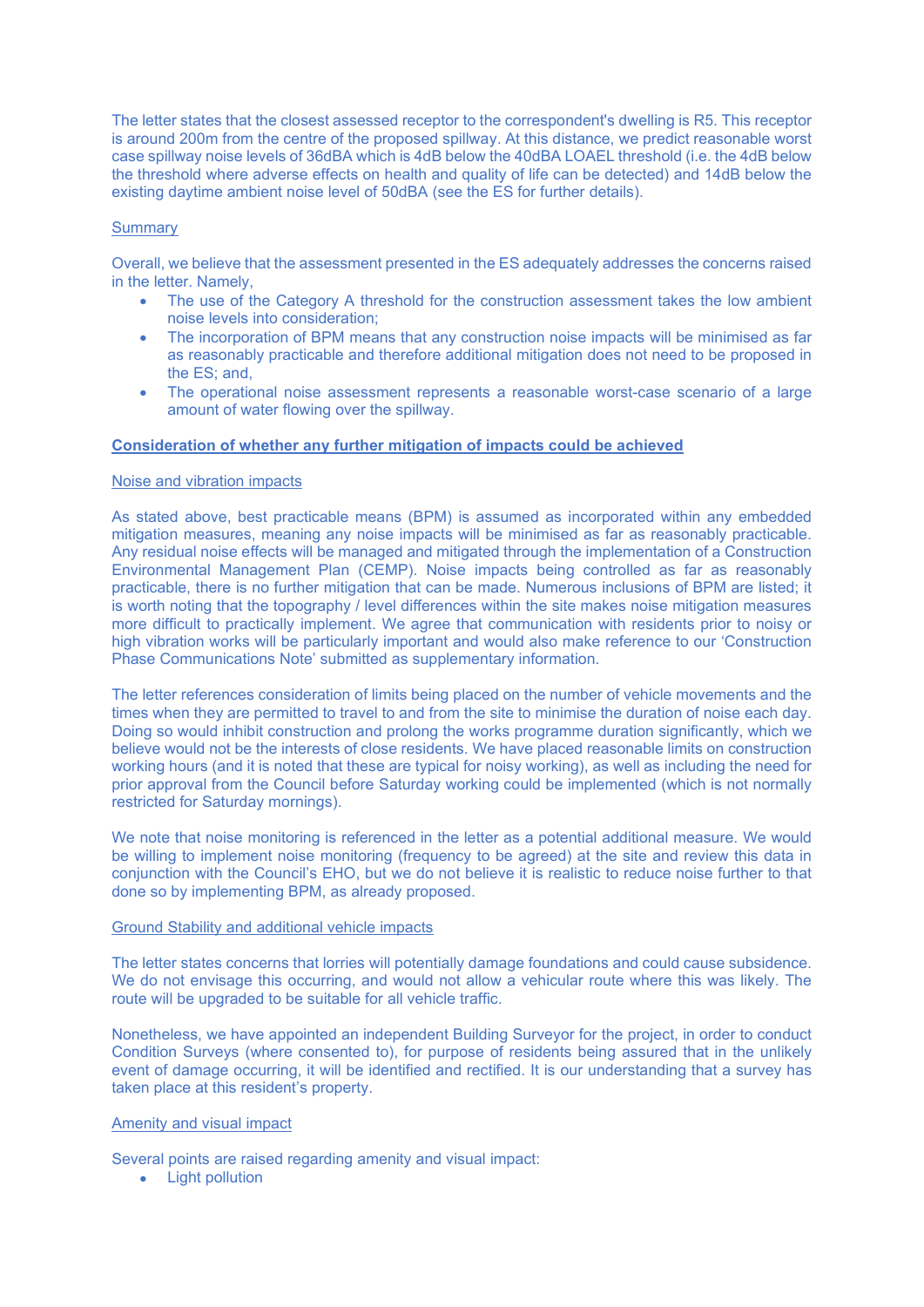- Construction hoardings
- Loss of existing trees

Measures regarding lighting are included in the Outline CEMP, and will be further detailed in a full CEMP to be completed for construction, which would be submitted for LPA approval. We have stated that lighting controls will be included and temporary lighting will be arranged so that glare is minimised outside the construction site. Where possible, out of hours lighting will be kept to a minimum, although there will be a need for this in conjunction with maintaining site security.

The site compound and surrounding construction hoarding is needed nearby to the resident's property, as the space available for a compound in the north part of Memorial Park is limiting for a construction scheme of this scale. We believe our construction compound plan to be reasonable in relation to surrounding residents, and taking account of the necessary space needed for site welfare, parking, materials / plant / equipment storage etc. Hoardings are incorporated for both visual screening and a degree of noise mitigation, the need for which is referred to in the letter. With the level difference in the site, and the position of the residents property and fenestration, we believe the impact of hoarding blocking natural light will be minimal.

We acknowledge that a number of trees will be lost in order to construct the new spillway. This is unfortunately a necessity owing to the complex engineering requirements and constraints. However, we have taken additional effort to ensure retention of the tree group G8 (see Appendix 7 of our Arboricultural Impact Assessment). Whilst not substantial in number, the plans for the compound initially required removal of this group. In consideration of the close residents, these plans were specifically rearranged at the cost of compound space and therefore efficiency, in order that the group could be retained. Retaining these will offer some degree of longer term screening of the spillway once complete. Working in conjunction with the Council's Tree Officer during the planning application phase, some further trees have been added to the landscape plans in this part of the park, which (once established) ought to be of benefit to the resident.

### **Summary**

We do not believe we can incorporate any further noise mitigation within the scheme, with implementation of BPM having been assumed.

However, we propose that we could implement noise monitoring as stated above. The requirement for a Section 61 has been agreed, and monitoring data from the site reviewed with the EHO could assist in this regard.

Kind regards,

**Tom Greenwood** MEng (Hons) IEng MICE MAPM Principal Project Manager

## **North West**

Canal & River Trust, National Waterways Museum, South Pier Road, Ellesmere Port, Cheshire, CH65 4FW

Sign up for the [Canal & River Trust e-newsletter](https://url6.mailanyone.net/v1/?m=1nFxM4-0005oN-5z&i=57e1b682&c=VVjrYFmHn0DwZ-JIquqsFaiO9MbgCKVbToZGUB-nYizWynKqAgEJ_wYf-vmXCna9Zk3pQmpL7cCPs0n8HqSsWZCNJ3QYHu5mMCxr95_0cp1IdNOxnMpCAy2qIfKa4mWjGmkNgWDt9pxD6-KKpgBOSwXC7tiQ98hZU3Ac18HPHiIIiJC5p0lXBKzWeHcCqM-OoFsLsWpqKpveERRt77hKjfbMk-wbGsL_VUJEm25CVjMV-pNPAMZIaZGzL281JpZe) Become a fan on [Facebook.](https://url6.mailanyone.net/v1/?m=1nFxM4-0005oN-5z&i=57e1b682&c=cqdU4UAg5UOWb1f0faSeddStlIhmJWtLZMbb5i3TwKIP_GKblccngoInJAx3CENu08NLF1QxwOfqsylAaLtjVd1dd12zFWYRmJMJgbE66F4y67AUd_Fr8zApuM59IgrV7QwirZkberVDZ20Z4AvN3v9e9FsEbfWEh9ilkN6UetNHQuoKOP0unRgeiIOMGbu4TO-j8R6Ug-mYN5OdxJdvDo0olbmJbw7SSBt2y_xHDye3_An89BEYIUQsWJwV9l1h) Follow us on [Twitter a](https://url6.mailanyone.net/v1/?m=1nFxM4-0005oN-5z&i=57e1b682&c=3Y_1ETGpX_Vbx3AGHHID6pnxC1c6F80CsB7poaYAsWcKu4cey8lbKLvW7GYqZqZp3_NFB2jLaO53nOdyjnLCVy6SsYnv5aqWdxRiwvTcUdnY6T3xBKEJdcVzE5sBJXaqQTWlGHbP945dT23fX2XFcxrweYk1zfsOSt0PykTLzw9-v131CGQsDaU0IF5sIMFkmoNs6zYgToKG9BS4EOXrEVrQxy1bQnq6viSJf5tUjjY)nd [Instagram](https://url6.mailanyone.net/v1/?m=1nFxM4-0005oN-5z&i=57e1b682&c=ljfxxfB5d5bdvAhuan3bwq-ZNNJJaUcAVSLxC-3CbOcfPB16RhwnRNH0XsIXmr3JGu3gh-9nbZJPxSWy_Q7tha2zqAHkOgycLOLDu39mpx79XEhJMC0v-KJjHGipP1Sygmdi2kMhKo3qa2mgKES9pgurlHW__rlXlLFwYXwYrMdjYWTRO30clSuIIEl4bEETb3P23jU2gnC8B5eh1sH1GivIZzNOpr4PDMUfczOl7XZDyG_qAngoNpJ2AA8F9Zjq)

\_\_\_\_\_\_\_\_\_\_\_\_\_\_\_\_\_\_\_\_\_\_\_\_\_\_\_\_\_\_\_\_\_\_\_\_\_\_\_\_\_\_\_\_\_\_\_\_\_\_\_